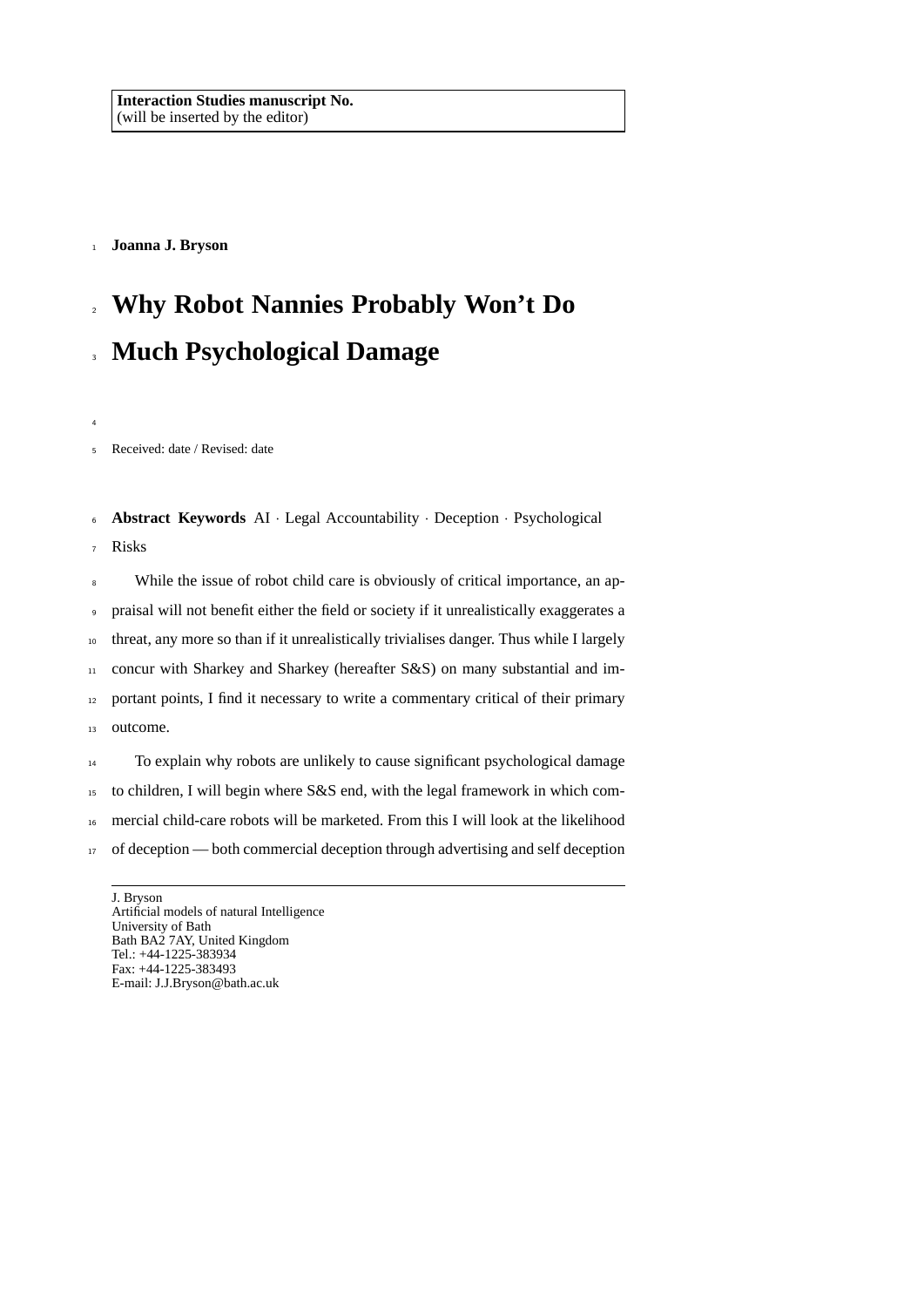on the part of parents. Finally I will reexamine the probability of psychological damage to children.

<sup>3</sup> I believe that in most respects robot nannies are no greater danger than other artifacts and child-care practices already present in our society. There is however one substantial difference that AI child care and most current child care: AI inter- actions are more reliable and predictable. This may have a negative psychological consequence that S&S have overlooked. Some children may reduce attachment with parents and other interlocutors that are less predictable in favour of their robot. Thus although in the main my commentary argues that S&S are overstating the dangers of robot nannies, I will close with an additional note of caution and <sup>11</sup> some recommended research.

## **1 Information Will Result from Liability**

 With respect to the law, I agree with S&S on two very important points. First, it should be dismissed out of hand that the robots should themselves have any liabil- ity. They are just tools owned by parents and marketed by corporations (Bryson, 2010). Second, there will need to be codes of practice and possibly legislation to enforce realistic advertising and warn about appropriate use. But in contrast to S&S, I predict that this legislation will come as a result of manufacturers *under-*<sup>19</sup> *selling* the AI and interactive capacities of their robots.

 The key point of my legal argument is this: no company will want liability for damage to children. As a result, it is extremely unlikely that any robot will be marketed as anything other than a toy or monitoring device. Neither television manufacturers nor broadcasters are liable when children are left for too long in <sup>24</sup> front of their television. Robot corporations will want to be in the same position, so we should be able to communicate this model to them: make your robots reliable, and describe what they do accurately. Then except for the exceptional situation of errors in manufacture that all such device makers are prone to (e.g. parts that come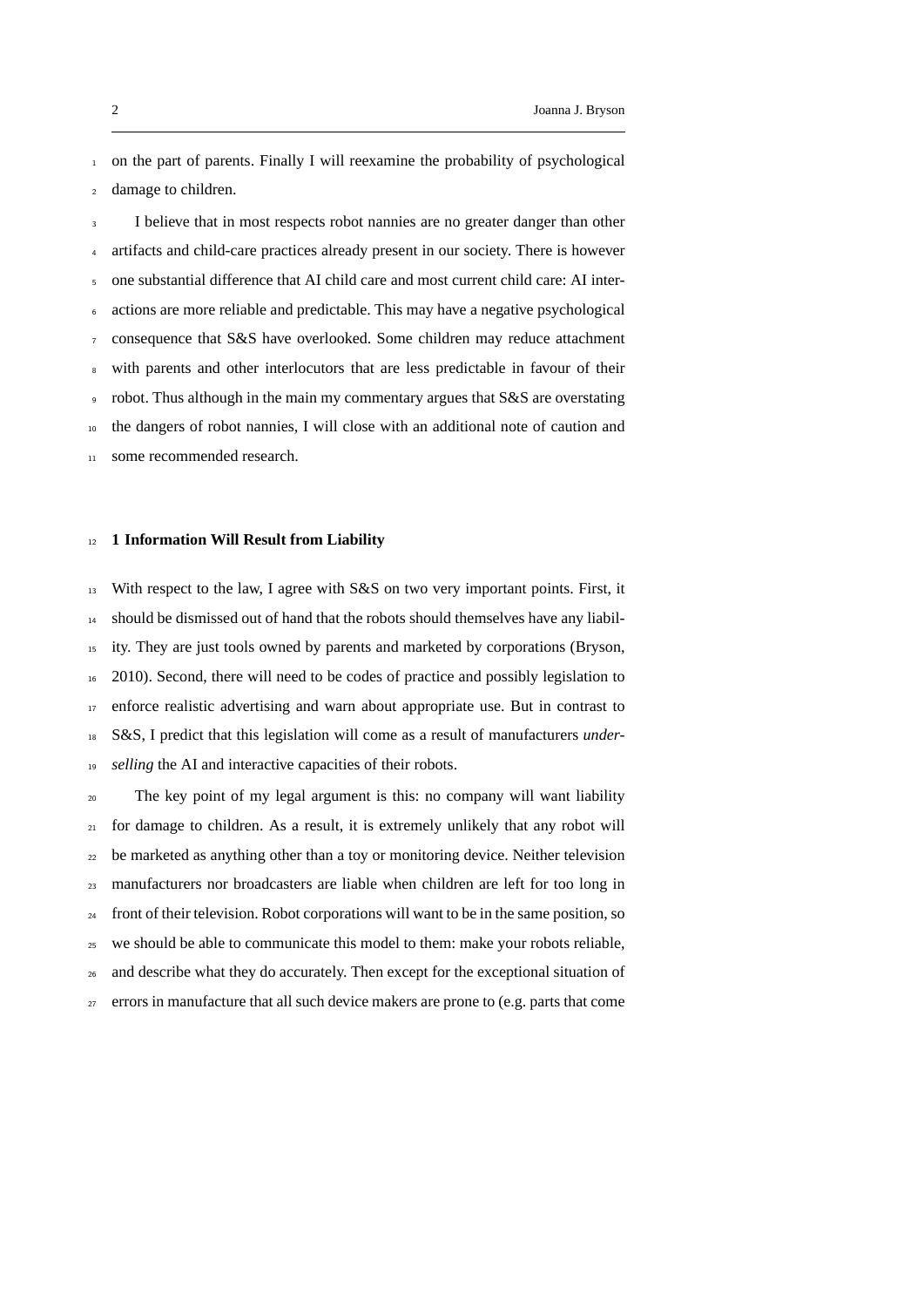off and choke children) the legal liability will rest entirely with the parent or other responsible adult. As it should, and as it does now.

Consequently we can see our primary responsibility as robotics professionals: educating parents on the proper use of robots, and doing research on their impact on children. I predict that just like any other new child-oriented strategy or tech- nology, information on robot nannies will rapidly disseminate through chat shows and mother's magazines. There will be a plethora of theories, articles and received wisdom about the right and wrong way to use robots with children.

If anything, what robotics manufacturers should worry about is that robots will be banned due to incredibly rare cases of neglect or misuse. This has happened to several extremely popular children's toys, such as assisted walkers. A very small number of parents did not adequately block the top of in-house stairways, and their children fell down the stairs while in the walkers. Rather than the parents being blamed themselves, the product was rapidly banned. No legislator wants to be associated with dead babies. However, legislative banning is not inevitable. No one has yet banned a much more prevalent cause of child death and injury — au- tomobiles. Automobiles are seen as too critical to our economy and our individual freedom to be banned despite a horrific cost in loss of life and well being, to say nothing of environmental damage. If robotics become as essential to our economy as automobiles, they will also become immune to arbitrary legislative bans.

#### **2 Deception Will Be Largely Self-Imposed**

<sup>22</sup> My prediction then is that robots will be sold primarily as toys, surveillance devices, and possibly as household utilities. They will nevertheless be brightly coloured and appealing to both parents and children. Parents will discover the robots (deliberately designed) ability to engage and distract their child. Robotics companies will provide programs geared to parents and children, just as televi- sion broadcasters do (with another meaning of *program*.) But robots will always have disclaimers "This device is not a toy and should only be used with adult su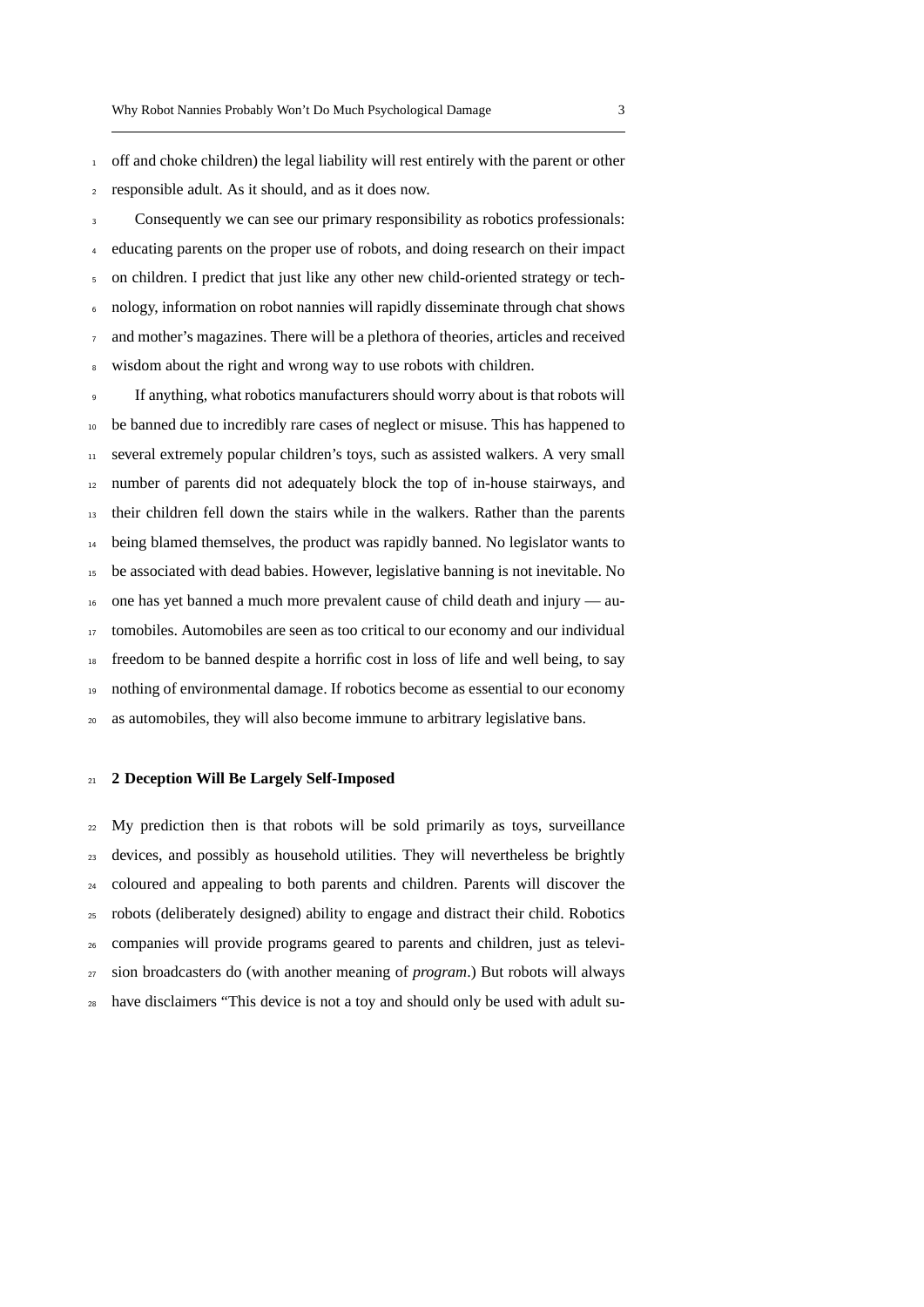<sup>1</sup> pervision," or "This device is provided for entertainment only. It should not be <sup>2</sup> considered educational or to replace responsible supervision."

But parents will notice that they can leave their children with robots, just as <sup>4</sup> they notice that they can leave their children with TVs, dogs and other children. <sup>5</sup> Humans are phenomenal learners and very good at detecting regularities and ex-<sup>6</sup> ploiting affordances. Occasional horror stories will make the news and remind <sup>7</sup> parents of how to use robots responsibly, just as they do now with respect to guns, <sup>8</sup> dogs and wading pools. Similarly, there will be stories of robots saving children <sup>9</sup> in unexpected ways, as there are now with young children and dogs. This will not <sup>10</sup> make people think that robots are generally the right thing to leave your children <sup>11</sup> with, but they will make parents feel that little bit more comfortable — until the 12 next horror story makes the news.

<sup>13</sup> If any legislation emerges, it will most likely be requiring warnings about how 14 addictive the technology can be for some children, or as S&S suggest, for maxi-<sup>15</sup> mum recommended time spent per day with a robot of a certain level of engage-<sup>16</sup> ment. However, note that no such legislation has yet been written for televisions 17 or computer games.

## <sup>18</sup> **3 Psychological Damage (or at Least Change) Will Happen**

<sup>19</sup> My main concern with the S&S account is that while focusing on exactly the right <sup>20</sup> issues e.g. liability and attachment, they paint such an extreme story of psycholog-<sup>21</sup> ical damage that they run the risk of making the important parts of their warnings <sup>22</sup> ignored. The vast majority of parents will see how similar robots are to television. <sup>23</sup> As with TV, they will largely ignore published medical guidelines (Vandewater <sup>24</sup> et al., 2007), but they will also not assume that the robot itself will provide suffi-<sup>25</sup> cient care. S&S speculate about how far away a parent can work and still get back  $_{26}$  to their child "in time" — the answer will be the same as it is now. Robots are <sub>27</sub> much more likely to be used to compliment human care than to replace it. There <sup>28</sup> will always need to be someone responsible near enough to handle emergencies.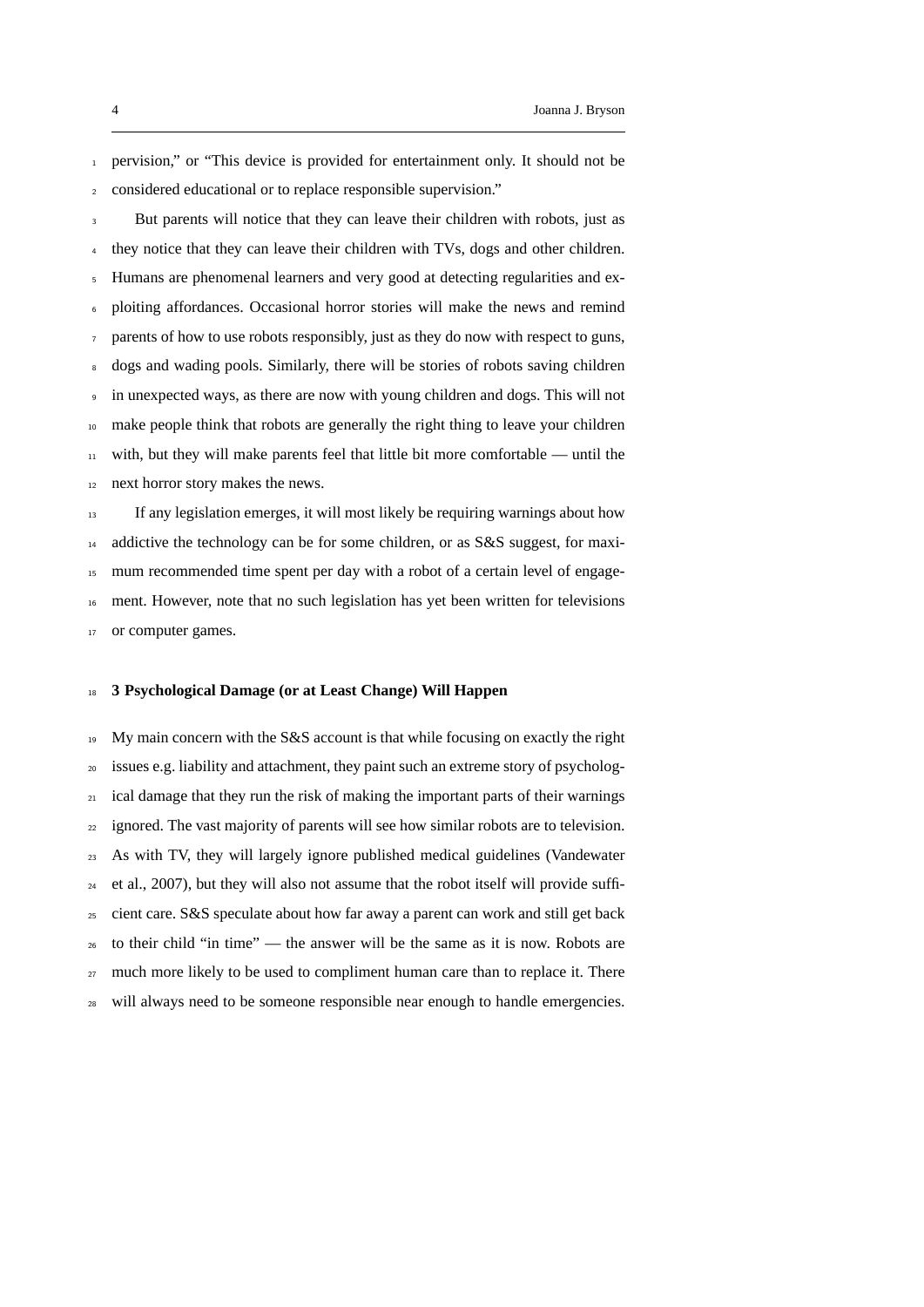<sup>1</sup> What may change is how much attention that person can devote to other things, or

how many children that person can manage without stress or exhaustion.

 I have one significant concern with respect to robotic care which S&S don't broach. The one thing that makes robots very different from television and dogs is that they provide interactivity of a very, very reliable sort. This extreme reliability can be partially ameliorated by noisy sensing and artificial affect (Bryson and Tanguy, 2010). But ultimately it will be impossible that children will not detect on 8 some level that their robots are more predictable than humans. My concern is this: that just as television increases the probability that children will have attention deficits, robots may increase the probability that children have bonding issues with their parents and friends. Not all children, but some, will prefer the more reliable 12 style of interaction they find in machines — just as now some prefer the simpler interactions they find with animals or the high-bandwidth, low-risk stimulation <sup>14</sup> they find in books.

<sup>15</sup> We know that a child's ability to bond with their parents has long-term impact 16 on their ability to form friendships, romantic relationships and generally integrate 17 with society. Those children who prefer predictable interactions may be setting  $_{18}$  themselves up for a life-long preference for machines to humans. This is an im- portant possibility to examine, but one that we can already explore experimentally, by looking at children and other people who prefer AI vs. human opponents in on-line gaming.

 Of course, even if we find a correlation between children who choose to in- teract preferentially with AI and other forms of introverted behaviour, this does not mean necessarily that the AI is bad for the children. Indeed, the AI may be providing stability and comfort that reenforce their sense of self worth. This is a possibility not seriously addressed by S&S. Given how little is known about chil- dren and AI, we should not overlook the possibility that AI companions might be beneficial in unexpected ways. There is a very real chance that protracted experi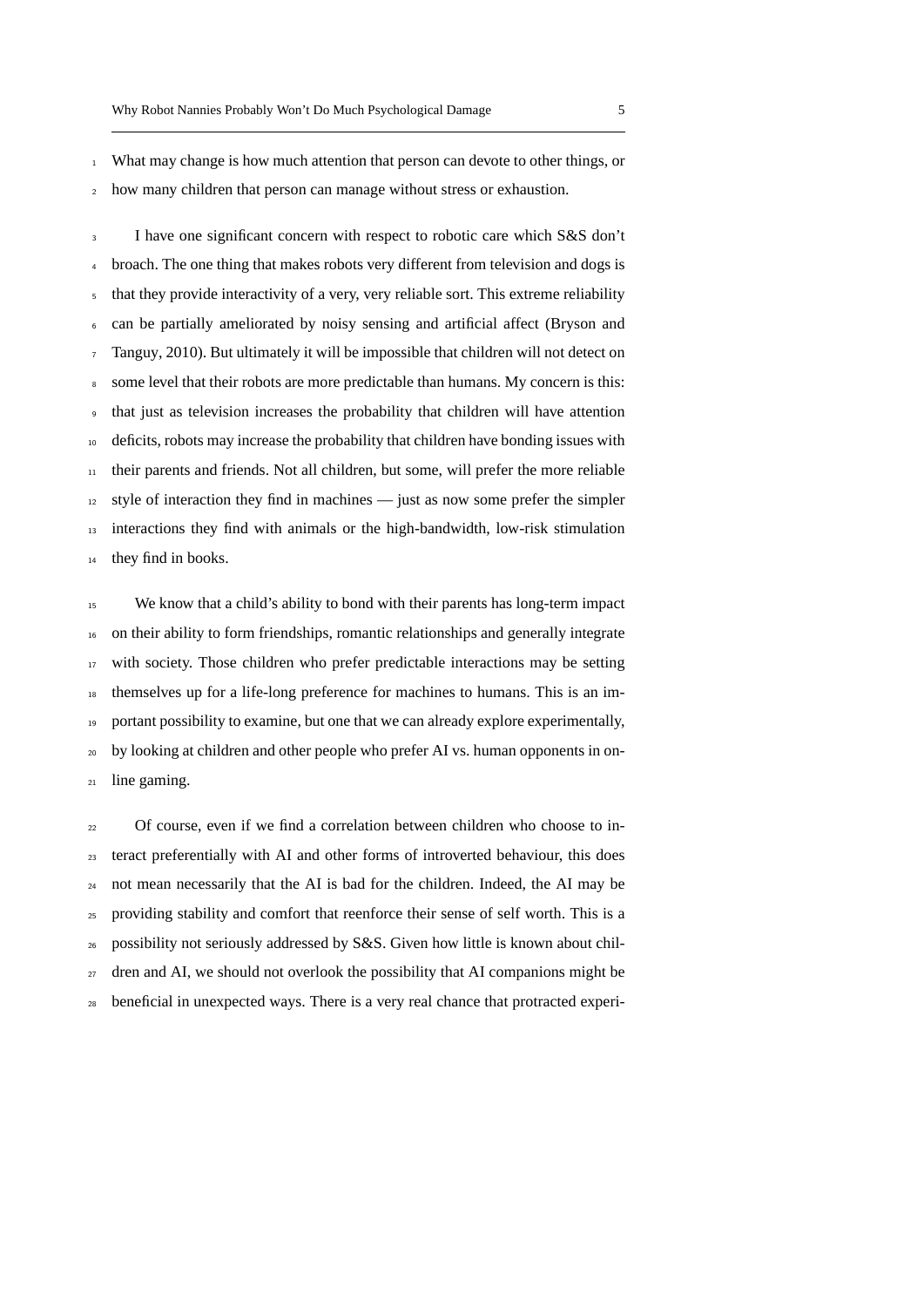<sup>1</sup> ence of AI might in fact enhance a child's understanding of themselves and what

it means to be human (Bryson and Kime, 1998).

## **4 Our Ethical Obligations as Academics**

 In summary, I have argued that companies will not ultimately over-represent the caring potential of their products, but rather will rapidly converge on under-representing these in an effort to avoid liability. The problem with deception then will be ad-7 dressable through public education and popular media. Regardless of this, there will be parents who will use and perhaps overuse robots as child minders, but this is not significantly different from the current situation with other artifacts and care mechanisms. Children will be changed by interacting with robots, and indeed probably already are being changed by game AI. We as academics need to look into how and to what extent.

 In making these arguments I have made a number of predictions about what <sup>14</sup> I consider to be fairly inevitable market outcomes. But even if I am correct that these will be the final state of affairs, that does not mean that we as roboticists have no further ethical obligations. Unfortunately, academic roboticists are some 17 of the leading sources of deception (including self-deception) about the capacities and desired cultural roles of of our robots. We need as individuals to reexamine our goals, the likely outcome of our work and its impact on society.

 With active engagement with the media and discussions such as the present one, academics can help bring about an accurate understanding of AI and its im- pact on human lives. We can and should accelerate the rate with which our society comes to understand AI. This will in turn help parents, companies and legislators make responsible choices.